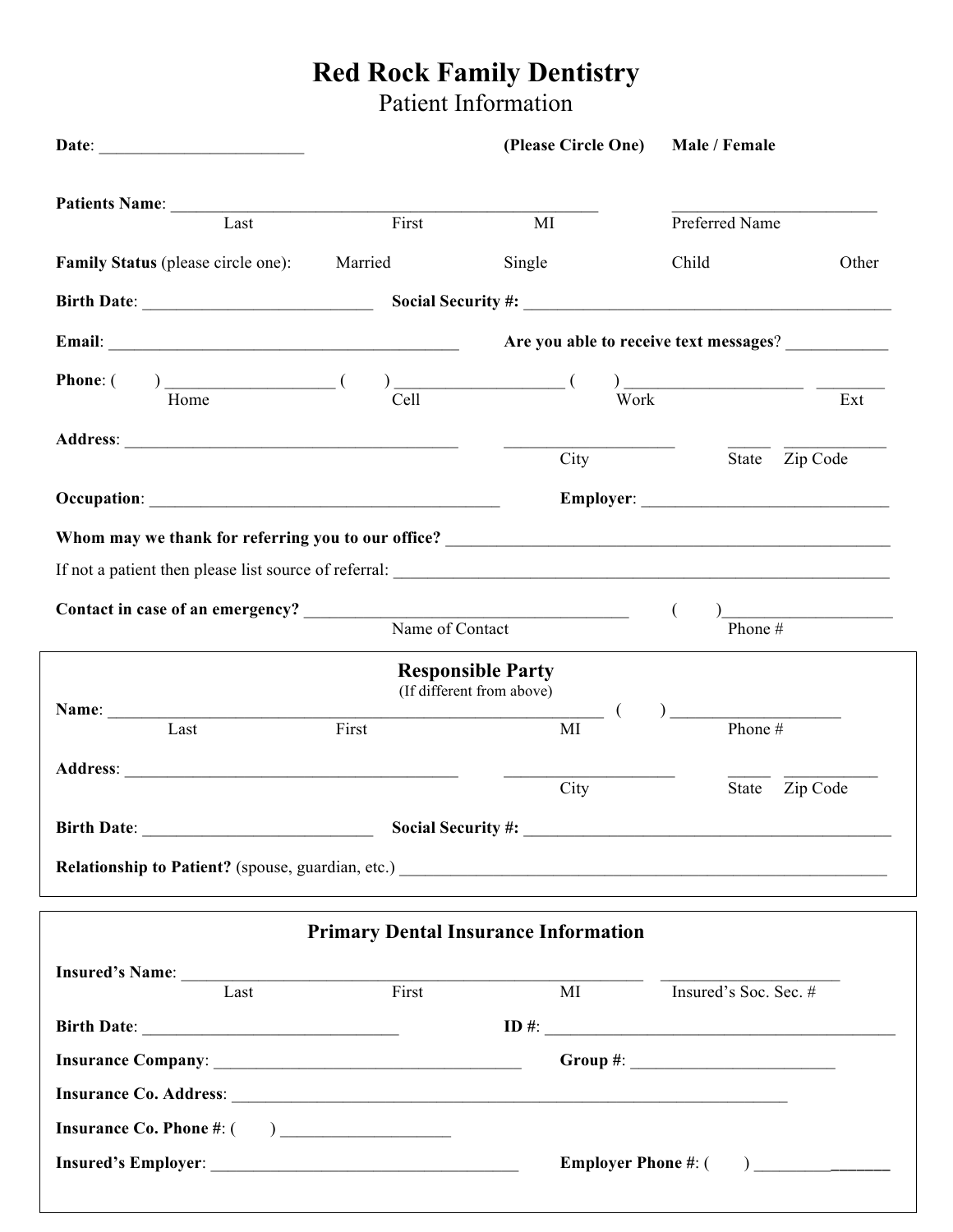## **Patient Dental and Medical History**

| How many times a week do you floss?                                                                       |        |     |                |                             |                              |                                |                             |                                      |                   |                                                 | How many times a day do you brush? |                                                               |
|-----------------------------------------------------------------------------------------------------------|--------|-----|----------------|-----------------------------|------------------------------|--------------------------------|-----------------------------|--------------------------------------|-------------------|-------------------------------------------------|------------------------------------|---------------------------------------------------------------|
| Would you like your teeth whiter?                                                                         |        |     |                |                             |                              |                                |                             |                                      |                   |                                                 |                                    |                                                               |
| Please circle "Yes" or "No" to indicate if you have had any of the following:                             |        |     |                |                             |                              |                                |                             |                                      |                   |                                                 |                                    |                                                               |
| Gums swollen or tender                                                                                    |        | Yes | No             |                             | Grinding your teeth          |                                |                             |                                      | Yes               | N <sub>0</sub>                                  |                                    |                                                               |
| Lip or Cheek or Tongue biting                                                                             |        | Yes | No             |                             |                              |                                | Sores/Growths in your mouth |                                      | Yes               | No                                              |                                    |                                                               |
| Bad breath                                                                                                |        | Yes | No             |                             | Jaw Pain                     |                                |                             |                                      | Yes               | N <sub>0</sub>                                  |                                    |                                                               |
| Periodontal Treatment                                                                                     |        | Yes | N <sub>0</sub> |                             |                              | Loose teeth or broken fillings |                             |                                      | Yes               | N <sub>0</sub>                                  |                                    |                                                               |
| Bleeding gums                                                                                             |        | Yes | No             |                             |                              | Sensitivity to sweets          |                             |                                      | Yes               | N <sub>0</sub>                                  |                                    |                                                               |
| Blisters on Lip or Mouth                                                                                  |        | Yes | No             | Sensitivity to heat / cold  |                              |                                |                             |                                      | Yes               | No                                              |                                    |                                                               |
| Clicking or popping jaw                                                                                   |        | Yes | No             | Sensitivity when biting     |                              |                                |                             |                                      | Yes               | N <sub>0</sub>                                  |                                    |                                                               |
| Dry mouth                                                                                                 |        | Yes | No             | Burning sensation on tongue |                              |                                |                             |                                      | Yes               | N <sub>0</sub>                                  |                                    |                                                               |
| Food collection between teeth                                                                             |        | Yes | No             |                             | Trauma in mouth              |                                |                             |                                      |                   | N <sub>0</sub>                                  |                                    |                                                               |
| Anxiety                                                                                                   |        | Yes | N <sub>0</sub> |                             |                              |                                |                             |                                      | Yes               |                                                 |                                    |                                                               |
|                                                                                                           |        |     |                |                             |                              |                                |                             |                                      |                   |                                                 |                                    |                                                               |
|                                                                                                           |        |     |                |                             |                              |                                |                             |                                      |                   |                                                 |                                    |                                                               |
|                                                                                                           |        |     |                |                             |                              |                                |                             |                                      |                   |                                                 |                                    |                                                               |
|                                                                                                           |        |     |                |                             |                              |                                |                             |                                      |                   |                                                 |                                    | Please Circle if you are allergic to or had any reactions to: |
| *Women: Are you pregnant?                                                                                 |        |     | <b>Yes</b>     | No.                         |                              | Ampicillin                     |                             |                                      | Aspirin/Ibuprofen |                                                 | Augmentin                          |                                                               |
| Are you nursing?                                                                                          |        |     | <b>Yes</b>     | N <sub>0</sub>              |                              | Latex                          |                             | Codeine                              |                   |                                                 | Sulfa                              |                                                               |
| Are you taking Birth Control Pills?                                                                       |        | Yes | N <sub>0</sub> | Morphine<br>Percocet        |                              |                                |                             |                                      | Local Anesthetic  |                                                 |                                    |                                                               |
|                                                                                                           |        |     |                |                             | Penicillin                   |                                |                             |                                      | Tetracycline      |                                                 |                                    | <b>ANY Metals</b>                                             |
| Please list any other allergies you may have:                                                             |        |     |                |                             |                              |                                |                             |                                      |                   |                                                 |                                    |                                                               |
| Are you taking blood thinners? Yes                                                                        |        |     | N <sub>0</sub> |                             | Baby Aspirin? Yes No         |                                |                             |                                      |                   |                                                 |                                    |                                                               |
| Do you need to take antibiotics prior to dental appointments? Yes                                         |        |     |                |                             |                              |                                | N <sub>0</sub>              |                                      |                   |                                                 |                                    |                                                               |
| Have you used bisphosphonate medications such as Actonel, Fosamax or Zometa within the past 12 years? Yes |        |     |                |                             |                              |                                |                             |                                      |                   |                                                 |                                    | N <sub>0</sub>                                                |
|                                                                                                           |        |     |                |                             |                              |                                |                             |                                      |                   |                                                 |                                    |                                                               |
|                                                                                                           |        |     |                |                             |                              |                                |                             |                                      |                   |                                                 |                                    |                                                               |
|                                                                                                           |        |     |                |                             |                              |                                |                             |                                      |                   |                                                 |                                    |                                                               |
| Please Circle "Yes" or "No" to indicate if you have had any of the following:<br><b>ADHD</b>              | Yes No |     |                |                             | Circulatory problems         |                                | Yes No                      |                                      |                   | Liver Disease                                   |                                    | Yes No                                                        |
| AIDS/HIV                                                                                                  | Yes No |     |                |                             | <b>Cortisone Treatments</b>  |                                | Yes No                      |                                      |                   | Mitral Valve Prolapse                           |                                    | Yes No                                                        |
|                                                                                                           | Yes No |     |                |                             | Cough (persistent/bloody)    |                                | Yes No                      |                                      |                   | Nervous problems                                |                                    | Yes No                                                        |
| Allergies (seasonal)<br>Anemia                                                                            | Yes No |     | Diabetes       |                             |                              |                                | Yes No                      |                                      | Pacemaker         |                                                 |                                    | Yes No                                                        |
| Arthritis                                                                                                 | Yes No |     |                |                             |                              |                                | Yes No                      |                                      |                   |                                                 |                                    | Yes No                                                        |
| <b>Artificial Heart Valves</b>                                                                            |        |     | Epilepsy       |                             |                              |                                |                             |                                      |                   | Psychiatric care<br><b>Radiation Treatments</b> |                                    |                                                               |
|                                                                                                           | Yes No |     |                |                             | <b>Fainting or Dizziness</b> |                                | Yes No                      |                                      |                   |                                                 |                                    | Yes No                                                        |
| Artificial Joints                                                                                         | Yes No |     |                |                             | Glaucoma                     |                                | Yes No                      | Respiratory problems                 |                   |                                                 |                                    | Yes No                                                        |
| Asthma                                                                                                    | Yes No |     | Headaches      |                             |                              |                                | Yes No                      | Scarlet Fever<br>Shortness of breath |                   |                                                 |                                    | Yes No                                                        |
| <b>Back Problems</b>                                                                                      | Yes No |     | Heart Murmur   |                             |                              |                                | Yes No                      |                                      |                   |                                                 |                                    | Yes No                                                        |
| Bleeding abnormally                                                                                       |        |     | Heart problems |                             |                              |                                | Yes No                      |                                      | Skin rash         |                                                 |                                    | Yes No                                                        |
| with extractions of surgery Yes No                                                                        |        |     | Hemophilia     |                             |                              |                                | Yes No                      |                                      | Stroke            |                                                 |                                    | Yes No                                                        |
| <b>Blood</b> disease                                                                                      | Yes No |     | Hepatitis      |                             |                              |                                | Yes No                      |                                      |                   | Thyroid problems                                |                                    | Yes No                                                        |
| Cancer                                                                                                    | Yes No |     | Herpes         |                             |                              |                                | Yes No                      |                                      |                   | Tobacco habit                                   |                                    | Yes No                                                        |
| Chemical dependency                                                                                       | Yes No |     |                |                             | <b>High Blood Pressure</b>   |                                | Yes No                      |                                      |                   | Tuberculosis                                    |                                    | Yes No                                                        |
| Chemotherapy                                                                                              | Yes No |     | Kidney Disease |                             |                              |                                | Yes No                      |                                      | Ulcers            |                                                 |                                    | Yes No                                                        |

### **Describe any conditions not listed above: \_\_\_\_\_\_\_\_\_\_\_\_\_\_\_\_\_\_\_\_\_\_\_\_\_\_\_\_\_\_\_\_\_\_\_\_\_\_\_\_\_\_\_\_\_\_\_\_\_\_\_\_\_\_\_\_\_\_\_\_\_\_\_\_\_\_\_\_\_\_\_\_**

#### **Authorization and Release**

I certify that I have read and understand the above information to the best of my knowledge. The above questions have been accurately answered. I understand that providing incorrect information can be dangerous to my health. I authorize the dentist to release any information including diagnosis and records of my treatment or examination rendered to me (or my child) during the period of such dental care to third party payers and/or health practitioners. I authorize and request my insurance company to pay directly to the dentist any insurance benefits otherwise payable to me. I understand that my insurance carrier may pay less than the actual bill for services and agree to be responsible for payment of all services rendered on my behalf or my dependents. In the event that I seek credit from the dental office, I consent to release a copy of my credit report to the dental office.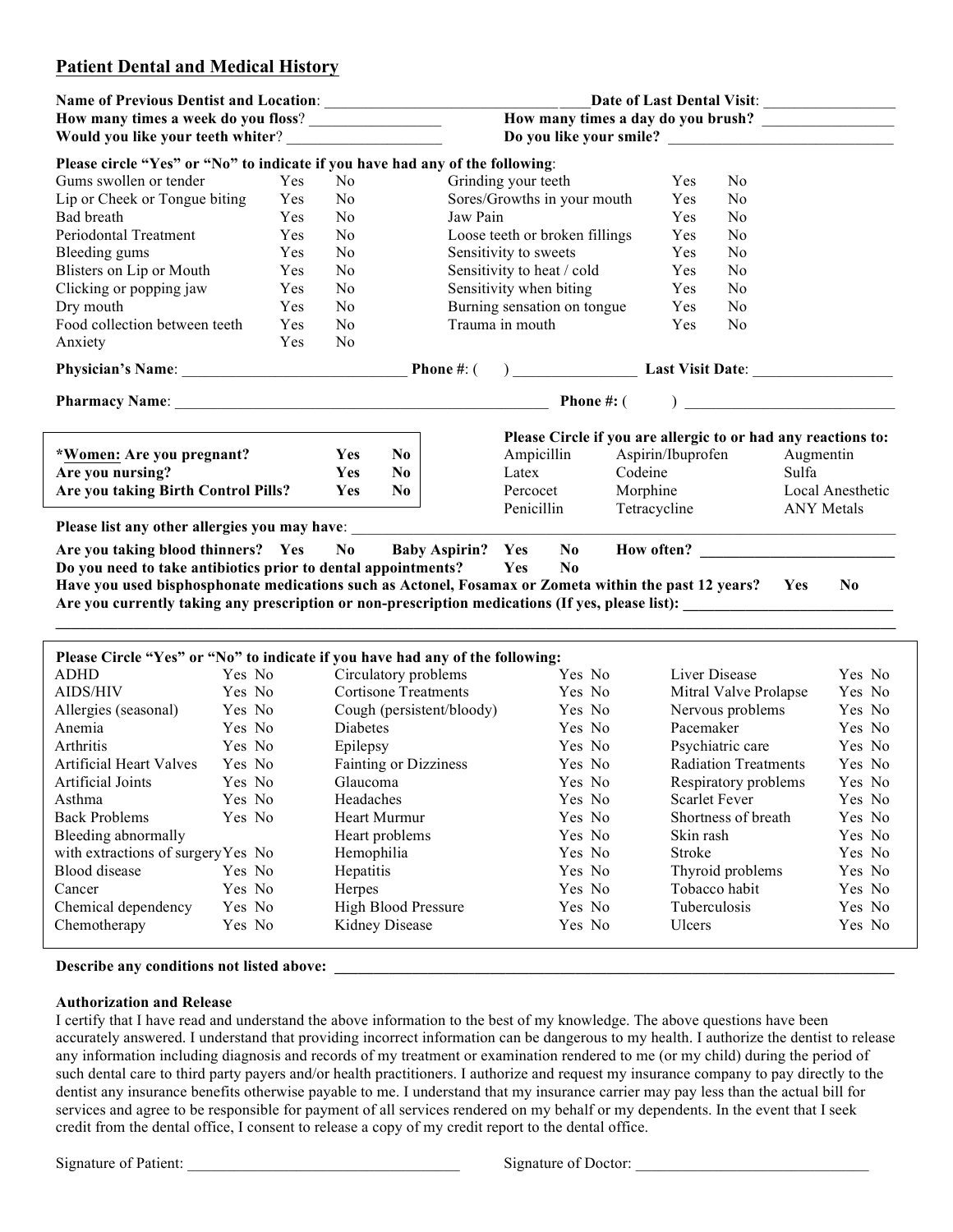

# **NOTICE OF PRIVACY PRACTICES**

#### **THIS NOTICE DESCRIBES HOW HEALTH INFORMATION ABOUT YOU MAY BE USED AND DISCLOSED AND HOW YOU CAN GET ACCESS TO THIS INFORMATION.**

#### **PLEASE REVIEW IT CAREFULLY. THE PRIVACY OF YOUR HEALTH INFORMATION IS IMPORTANT TO US.**

#### **OUR LEGAL DUTY**

We are required by applicable federal and state law to maintain the privacy of your health information. We are also required to give you this Notice about our privacy practices, our legal duties, and your rights concerning your health information. We must follow the privacy practices that are described in this Notice while it is in effect. This Notice takes effect 01/01/14, and will remain in effect until we replace it.

We reserve the right to change our privacy practices and the terms of this Notice at any time, provided such changes are permitted by applicable law. We reserve the right to make the changes in our privacy practices and the new terms of our Notice effective for all health information that we maintain, including health information we created or received before we made the changes. Before we make a significant change in our privacy practices, we will change this Notice and make the new Notice available upon request.

You may request a copy of our Notice at any time. For more information about our privacy practices, or for additional copies of this Notice, please contact us using the information listed at the end of this Notice.

#### **USES AND DISCLOSURES OF HEALTH INFORMATION**

We use and disclose health information about you for treatment, payment, and healthcare operations. For example:

**Treatment:** We may use or disclose your health information to a physician or other healthcare provider providing treatment to you.

**Payment:** We may use and disclose your health information to obtain payment for services we provide to you.

**Healthcare Operations:** We may use and disclose your health information in connection with our healthcare operations. Healthcare operations include quality assessment and improvement activities, reviewing the competence or qualifications of healthcare professionals, evaluating practitioner and provider performance, conducting training programs, accreditation, certification, licensing or credentialing activities.

**Your Authorization:** In addition to our use of your health information for treatment, payment or healthcare operations, you may give us written authorization to use your health information or to disclose it to anyone for any purpose. If you give us an authorization, you may revoke it in writing at any time. Your revocation will not affect any use or disclosures permitted by your authorization while it was in effect. Unless you give us a written authorization, we cannot use or disclose your health information for any reason except those described in this Notice.

**To Your Family and Friends:** We must disclose your health information to you, as described in the Patient Rights section of this Notice. We may disclose your health information to a family member, friend or other person to the extent necessary to help with your healthcare or with payment for your healthcare, but only if you agree that we may do so.

**Persons Involved In Care:** We may use or disclose health information to notify, or assist in the notification of (including identifying or locating) a family member, your personal representative or another person responsible for your care, of your location, your general condition, or death. If you are present, then prior to use or disclosure of your health information, we will provide you with an opportunity to object to such uses or disclosures. In the event of your incapacity or emergency circumstances, we will disclose health information based on a determination using our professional judgment disclosing only health information that is directly relevant to the person's involvement in your healthcare. We will also use our professional judgment and our experience with common practice to make reasonable inferences of your best interest in allowing a person to pick up filled prescriptions, medical supplies, x-rays, or other similar forms of health information.

**Marketing Health-Related Services:** We will not use your health information for marketing communications without your written authorization.

**Required by Law:** We may use or disclose your health information when we are required to do so by law.

**Abuse or Neglect:** We may disclose your health information to appropriate authorities if we reasonably believe that you are a possible victim of abuse, neglect, or domestic violence or the possible victim of other crimes. We may disclose your health information to the extent necessary to avert a serious threat to your health or safety or the health or safety of others.

**National Security:** We may disclose to military authorities the health information of Armed Forces personnel under certain circumstances. We may disclose to authorized federal officials health information required for lawful intelligence, counterintelligence,